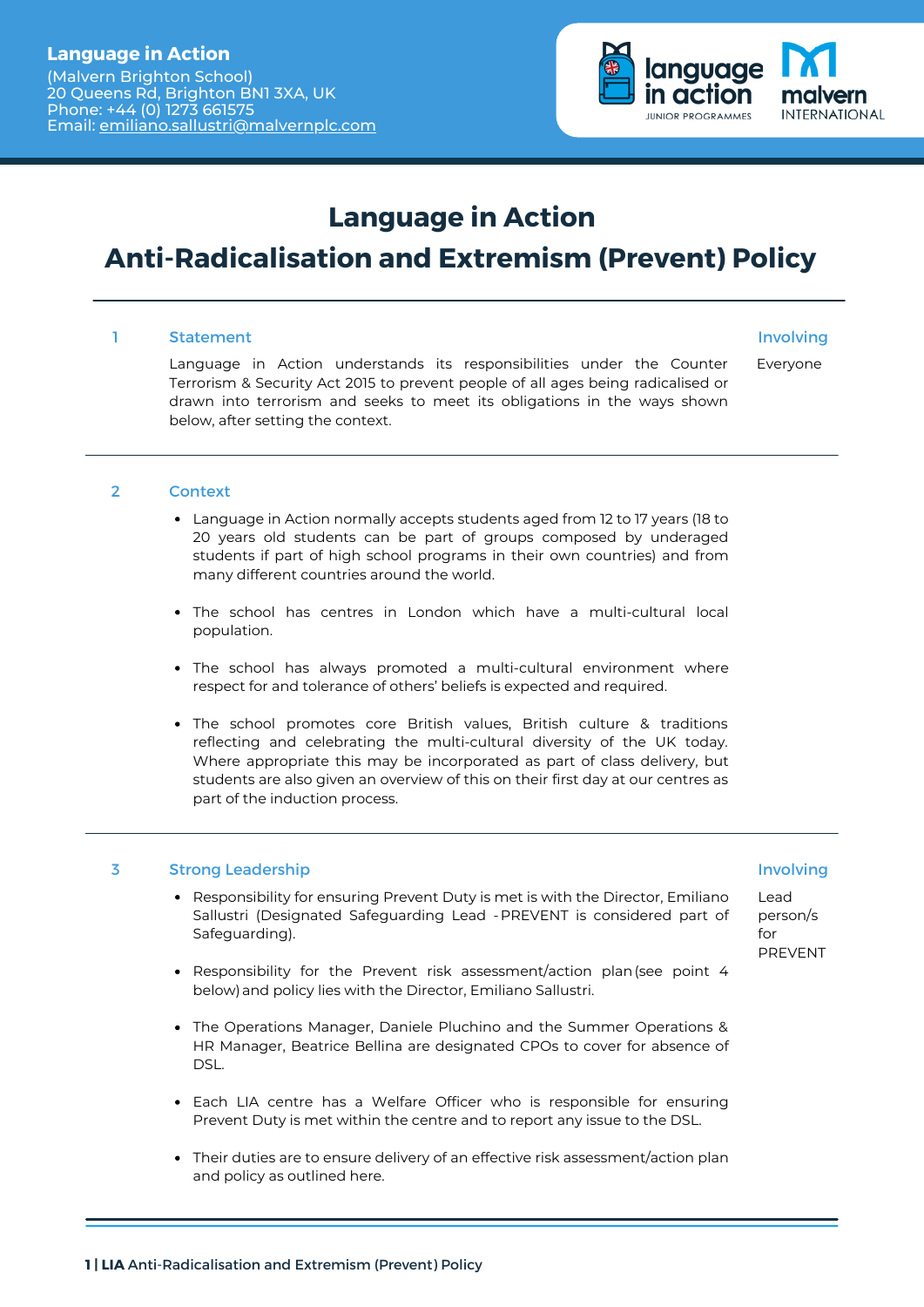(Malvern Brighton School) 20 Queens Rd, Brighton BN1 3XA, UK Phone: +44 (0) 1273 661575 Email: [emiliano.sallustri@malvernplc.com](mailto:emiliano.sallustri@malvernplc.com)



### Risk Assessment of current situation and Action Plan for future 4

A risk assessment/action plan has been produced showing what is already being done and what still needs to be done; it will be reviewed and updated at least annually.

#### Working with local partners 5

- Make and maintain contact with the local police/local authority. Prevent Leads to understand their role and the support available, (e.g. via the Channel process).
- Make contact with local authority to ascertain other useful local agencies.
- Develop local area Prevent links with other similar organisations.
- Share information with all local organisations as appropriate.

#### Understanding terminology 6

- Radicalisation: act or process of making a person more radical or favouring of extreme or fundamental changes in political, economic or social conditions, institutions or habits of the mind.
- Extremism\*: holding extreme political or religious views which may deny right to any group or individual. Can be expressed in vocal or active opposition to
- Core British values: including (i) democracy, (ii) the rule of law, (iii) individual liberty (iv) respectful tolerance of different faiths or beliefs.

\*NB:extremismcan refer to a range of views, e.g., racism, homophobia, rightwing ideology, as well as any religious extremism.

#### Understanding risk of extremism 7

- Staff, students & other adults (agency group leaders, premises staff etc) may arrive at school already holding extremist views.
- Or, whilst part of the school, they may be influenced by a range of factors: global events, peer pressure, media, family views, extremist materials via hardcopy or online, inspirational speakers, friends or relatives being harmed, social networks.
- People who are vulnerable are more likely to be influenced.
- Their vulnerability could stem from a range of causes: loss of identity or sense of belonging, isolation, exclusion, mental health problems, sense of injustice, personal crisis, victim of hate crime or discrimination, bereavement

### Involving

Lead person/s for PREVENT

### Involving

Lead person/s  $f \cap r$ PREVENT

### Involving

To be transmitted to staff, students, agency group leaders & premises staff

### Involving

To be transmitted to staff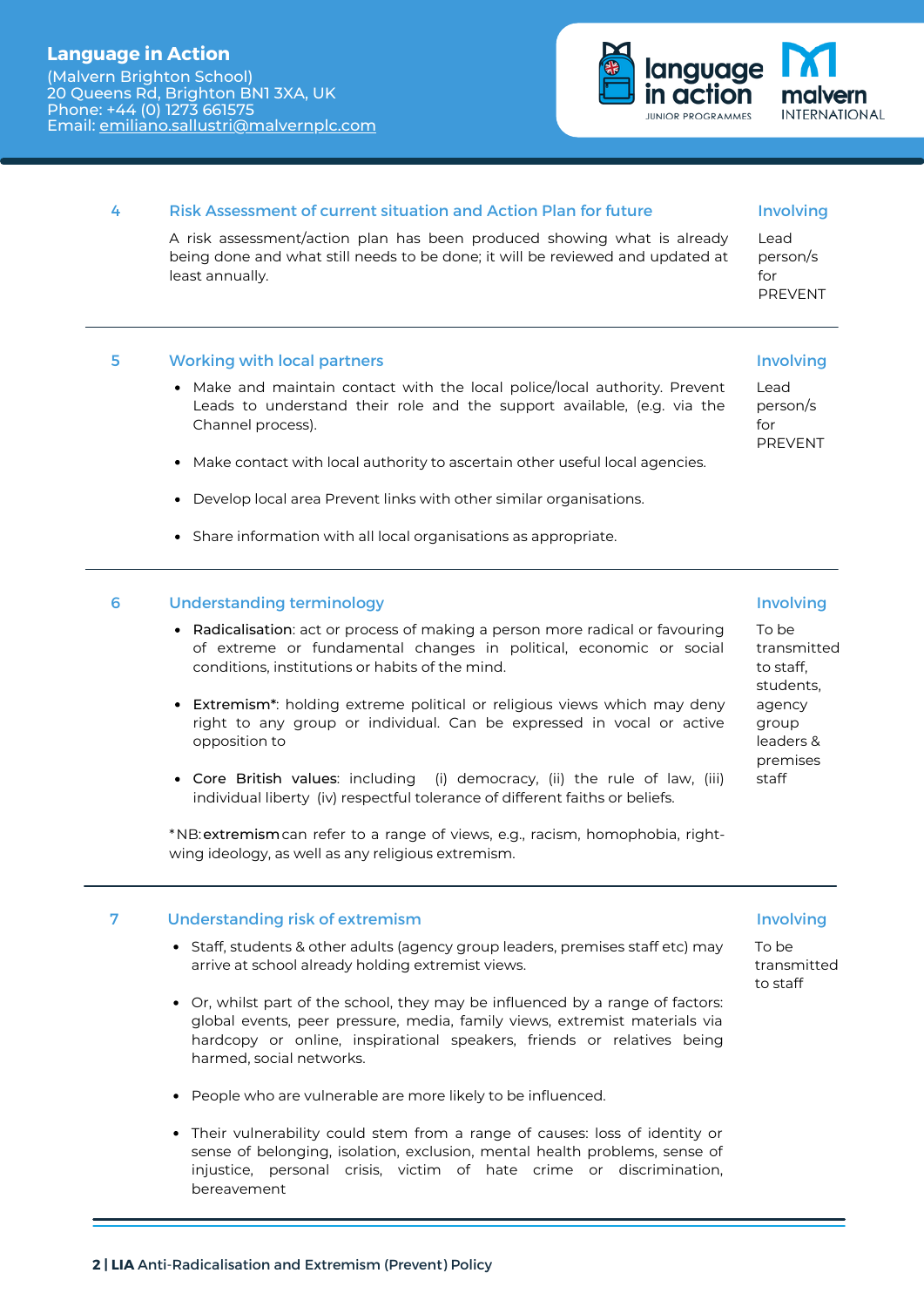

### Ways to counteract risks 8 Involving

- Promote a safe and supportive international environment via clear expectations of accepted behaviours and those, including radicalisation and extremism, which will not be tolerated.
- Promote core British values during classes and through notices displayed around the centres. Approach is to educate that this is how things are in UK; may be different to student's country.
- Where possible, develop critical awareness skills to counter the acceptance of extremism without question, especially of online material.
- Challenge radical or extremist views in any context (formal or informal) via stated procedures. In most situations this would require an immediate response, referring to international environment of school, and tolerance expected, then reporting concerns (see section 10).
- Be ready to react when world or local events (e.g. Paris attacks) cause upset and the likelihood of conflicting feelings being expressed. Prevent lead to take initiative in these situations.
- Have strong filters on IT equipment and clear rules on accessing extremist/ terrorist websites/use of social networks to exchange extremist/terrorist views.
- Ensure that extremist speakers do not use premises to distribute material or expound views; have system for vetting any visiting speakers/presenters.
- Staff get to know students, their home circumstances and friendship groups. Through knowing students well, it is easier to spot changes in behaviour.
- Staff to be observant and vigilant in noticing any signs of radical or extremist behaviour.
- Welfare and all staff to work hard supporting any students identified as vulnerable.
- All LIA summer centres' staff receive 'Basic Safeguarding Awareness' and 'Prevent for Practitioners' trainings, with follow up session on training and induction days.
- Staff awareness: Radicalisation and Extremism Referral Form and procedure to use it are made known to staff members.

Lead person/s to ensure (a) training for all staff, students, agency group leaders, premises staff subcontractors so that (b) delivery is effective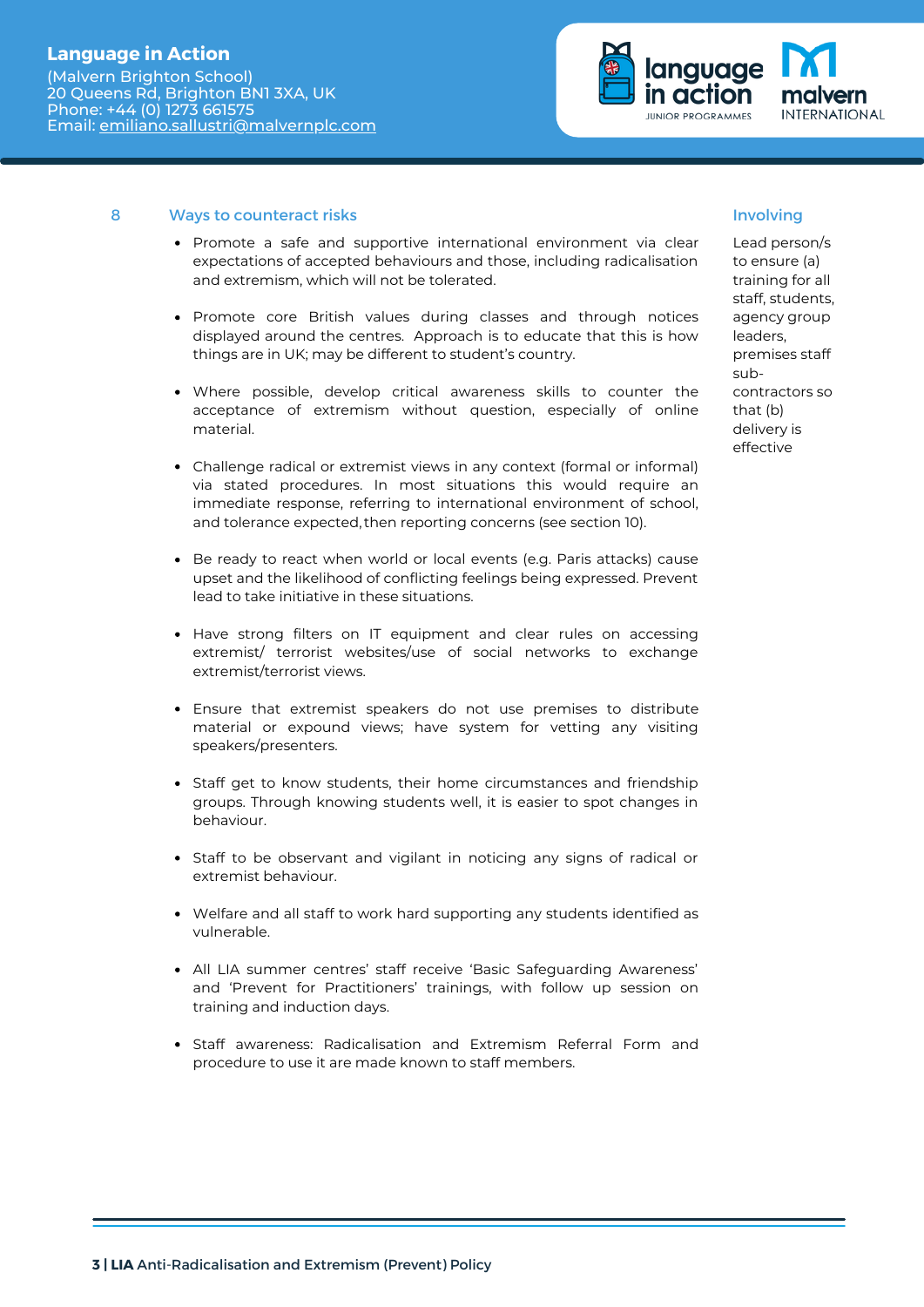(Malvern Brighton School) 20 Queens Rd, Brighton BN1 3XA, UK Phone: +44 (0) 1273 661575 Email: [emiliano.sallustri@malvernplc.com](mailto:emiliano.sallustri@malvernplc.com)



#### **Training** 9

- Documents & face to face training ensure staff understand this policy, i.e. i) understand context and expectations of Prevent
	- ii) their duty to implement the policy
	- iii) understand terminology and risks associated with radicalisation and extremism
	- iv) how to identify and support vulnerable students
	- v) ways the school will counteract the risks
	- vi) signs to notice that may cause concern
	- vii) know the lead Prevent person and procedures for communicating concerns
	- viii) know the importance of their own behaviour and professionalism in (a) being exemplars of British values and (b) not discussing inflammatory subjects with students (Code of Conduct).
- Keep record of staff training on LIA Teams dedicated folder.
- Ensure that premises providers have Prevent policy.
- Students, premises providers and agency group leaders must be made aware of key parts of the policy:
	- a) understanding terminology
	- b) importance of maintaining a supportive and tolerant society within the centre
	- c) what core British values are and why they are considered important
	- d) any changes to school rules, particularly those regarding IT
	- e) that they must report any concerns/incidents, and procedure for that.

#### Signs that may cause concern 10

- Signs that may cause concern
- Students talking about exposure to extremist materials or views outside school
- Changes in behaviour, e.g. becoming isolated
- Fall in standard of work, poor attendance, disengagement
- Changes in attitude, e.g. intolerant of differences /having a closed mind
- Asking questions about certain topics (e.g. connected to extremism)
- Offering opinions that appear to have come from extremist ideologies
- Attempts to impose own views/beliefs on others
- Use of extremist vocabulary to exclude others or incite violence
- Accessing extremist material online or via social network sites
- Overt new religious practices
- Drawings or posters (e.g., in accommodation) showing extremist ideology/views/ symbols
- Students voicing concerns about anyone

NB: Any concerns relating to aperson under 18aresafeguardingissues and should be dealt with by safeguarding staff and, where necessary, the Local Safeguarding Children Board contacted: London Safeguarding Children Board and Partnership <https://www.londonscb.gov.uk/london-scb-contacts/>

## Involving

Lead person/s to prepare materials to suit each group being trained; (a) staff (b) students (c) premises providers(d) agency group leaders (e) subcontractors

### Involving

Lead person/s to ensure all other adults are aware of signs